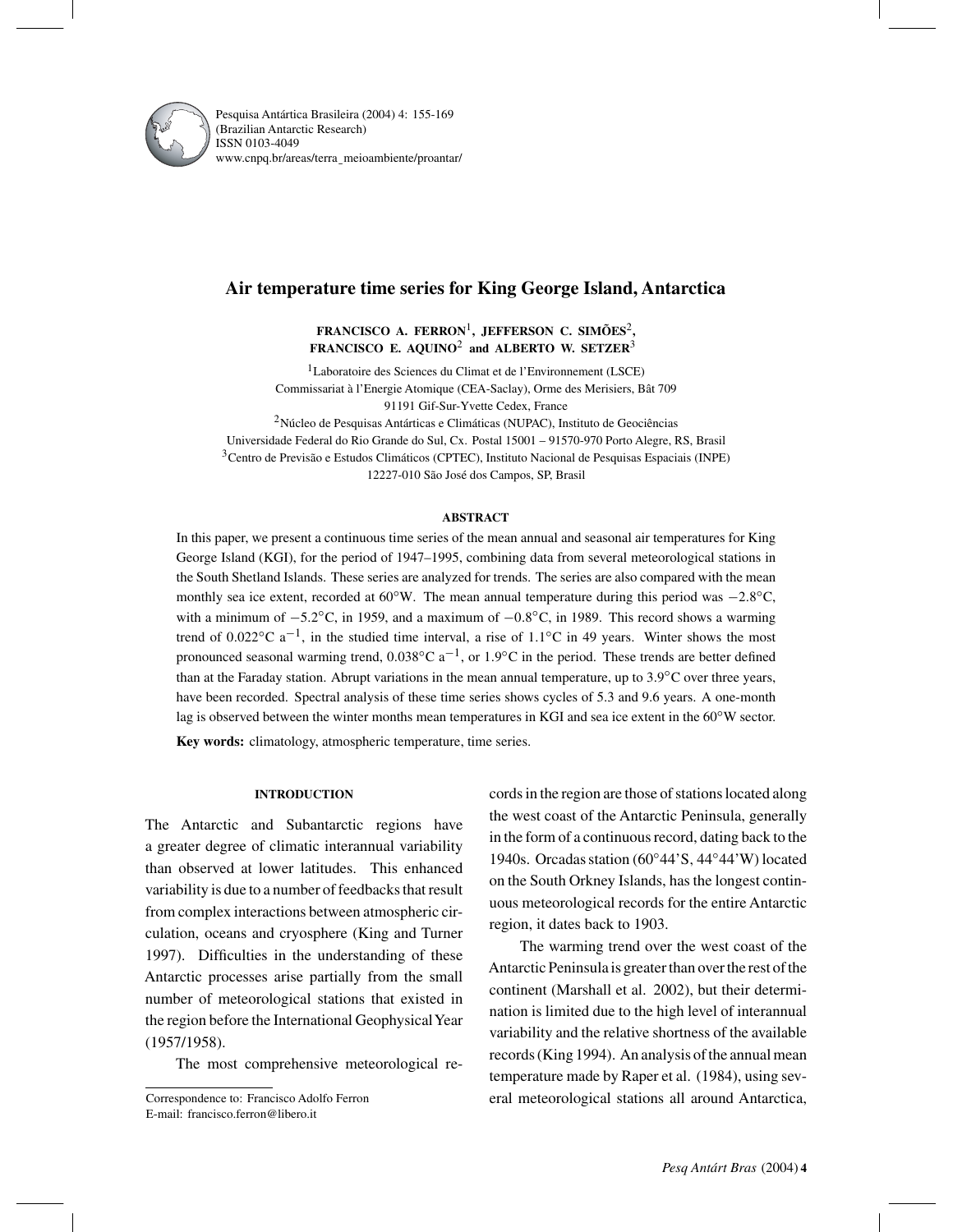between 1957 and 1982, shows a warming trend of  $0.029\degree$ C a<sup>-1</sup>. The greatest contribution to this trend comes from stations on the Antarctic Peninsula.

In the last fifty years the warming trend in the west sector of the Antarctic Peninsula, especially between latitudes 65◦ and 70◦S, was approximately 2◦C (King and Harangozo 1998). The study of several meteorological stations in this region carried out by Smith et al. (1996) shows a strong warming trend, specially during winter months, in the last five decades and with a negative correlation between atmospheric temperature and sea ice extent.

In this paper, we present a continuous time series of the mean annual and seasonal atmospheric temperatures for KGI, from 1947 to 1995, combining data from different stations in the South Shetlands. These series are analysed for trends and compared with the mean monthly sea ice extent, recorded at 60◦W.

### **CLIMATIC CONTEXT OF THE ANTARCTIC PENINSULA**

The mountains of the Antarctic Peninsula act as a barrier for the atmospheric circulation, resulting in several climatic differences between the east and the west coast. The former has a maritime influence and the latter a continental one (Martin and Peel 1978). The east coast is characterised by strong cold winds (barrier winds) coming from the south and southeast of the northern part of the peninsula, originating from mountain blocking of cold air masses that is moving clockwise over the Weddell Sea. These air masses show a strong temperature inversion, bellow 1000 meters (Schwerdtfeger 1974, Martin and Peel 1978).

On the west coast, winds are predominantly from the north and northeast. This region is the most temperate and moist of all Antarctica. These winds move over the Pacific Ocean and reach the Bellingshausen Sea, bringing relatively warm and moist air (Carrasco et al. 1997). ''Inertial'' air fluxes are common in the Bransfield Strait. These fluxes originate in the westward curl of barrier winds and flow to the west and to the continent, after reaching the

northern tip of the Antarctic Peninsula (Schwerdtfeger 1984). In this case, lower temperatures and a higher relative humidity are predominant (Schwerdtfeger 1984). Atmospheric depressions, over the west coast of the Antarctic Peninsula, originate over the southeast Pacific, near the coastal areas of the Antarctic Continent or next to the sea ice limit (King and Turner 1997). According to Carrasco and Bromwich (1993), mesoscale cyclones, over Bellingshausen and Amundsen seas, form in association with cold air fluxes coming from the interior lands of West Antarctica, and that are moving to the adjacent Pacific Ocean.

## **THE MARITIME SUBPOLAR CLIMATE OF KING GEORGE ISLAND**

King George Island (KGI) is located in the South Shetland archipelago between 61◦54'- 62◦16'S and 57◦35'- 59◦02'W, off the Antarctic Peninsula northwestern sector (Figure 1). Its climate is determined by the passage of successive cyclonic systems, transporting relatively warm and humid air, and bringing strong winds and heavy precipitation (Bintanja 1995). The region has a typical maritime climate, with small variations in the atmospheric temperatures during the year; high relative humidity and constant cloud cover (Rakusa-Suszczewski et al. 1993, Wen et al. 1994). Its climate can be classified as a South Hemispheric Polar Oceanic or Etf (after Köppen's climatic classification). The atmospheric pressure is higher in the winter season, when the cyclonic pathway is disturbed by the development of high-pressure zones related to the Antarctic anticyclone or to the subtropical high-pressure area over SouthAmerica (Setzer and Hungria 1994). As a result, air masses coming from the southeast and originating in the western part of the Weddell Sea reach the island (Martianov and Rakusa-Suszczewski 1990). The four main wind directions over KGI are: northwest, west, north and southeast (Setzer and Hungria 1994, Bintanja 1995, Braun et al. 2001). NW and W winds are more frequent, they reach the highest velocities and are relatively warm. In February they are more common, bring-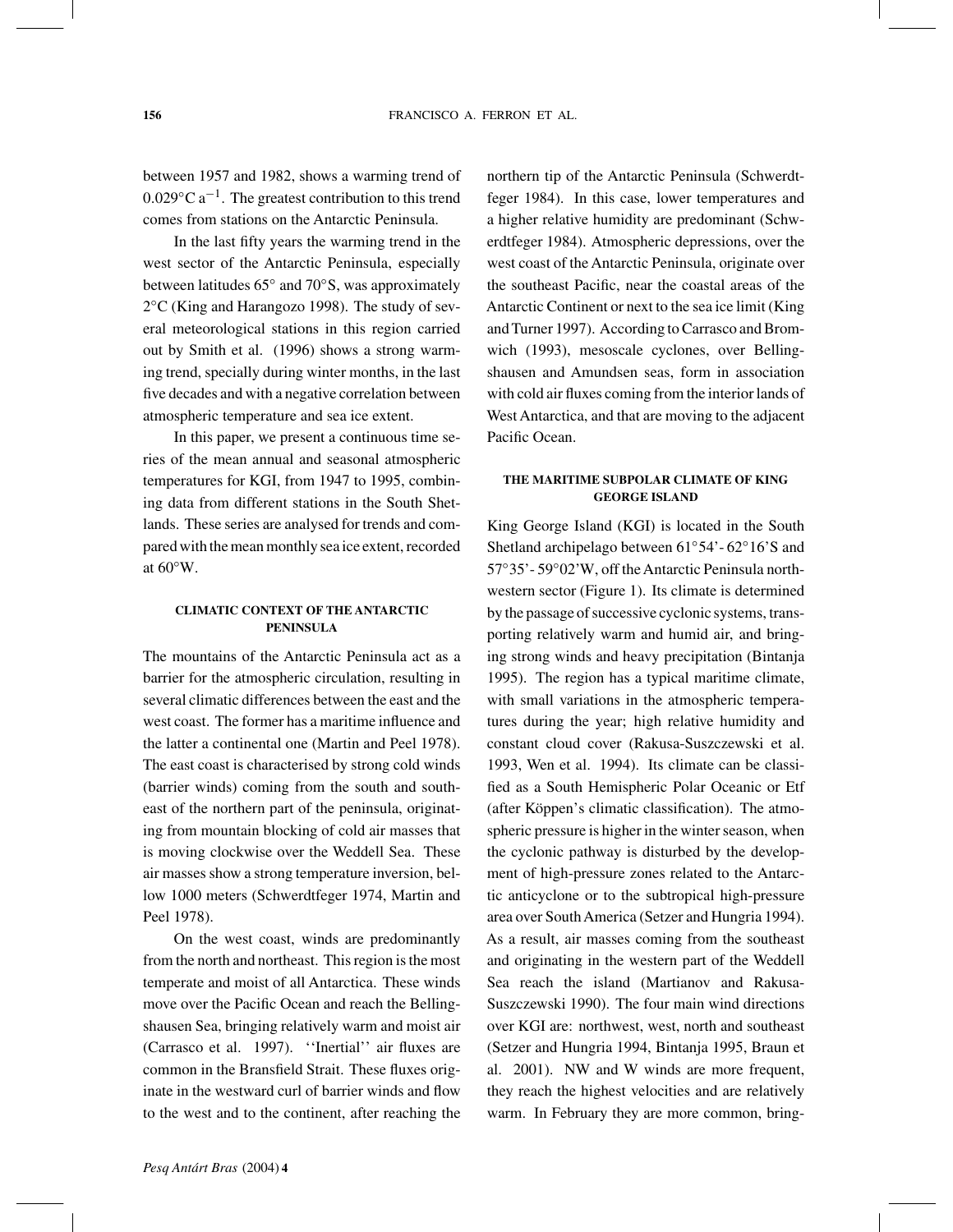

Fig. 1 – Maps of the Antarctic Peninsula and King George Island (KGI) showing the location of the main meteorological stations used in this study.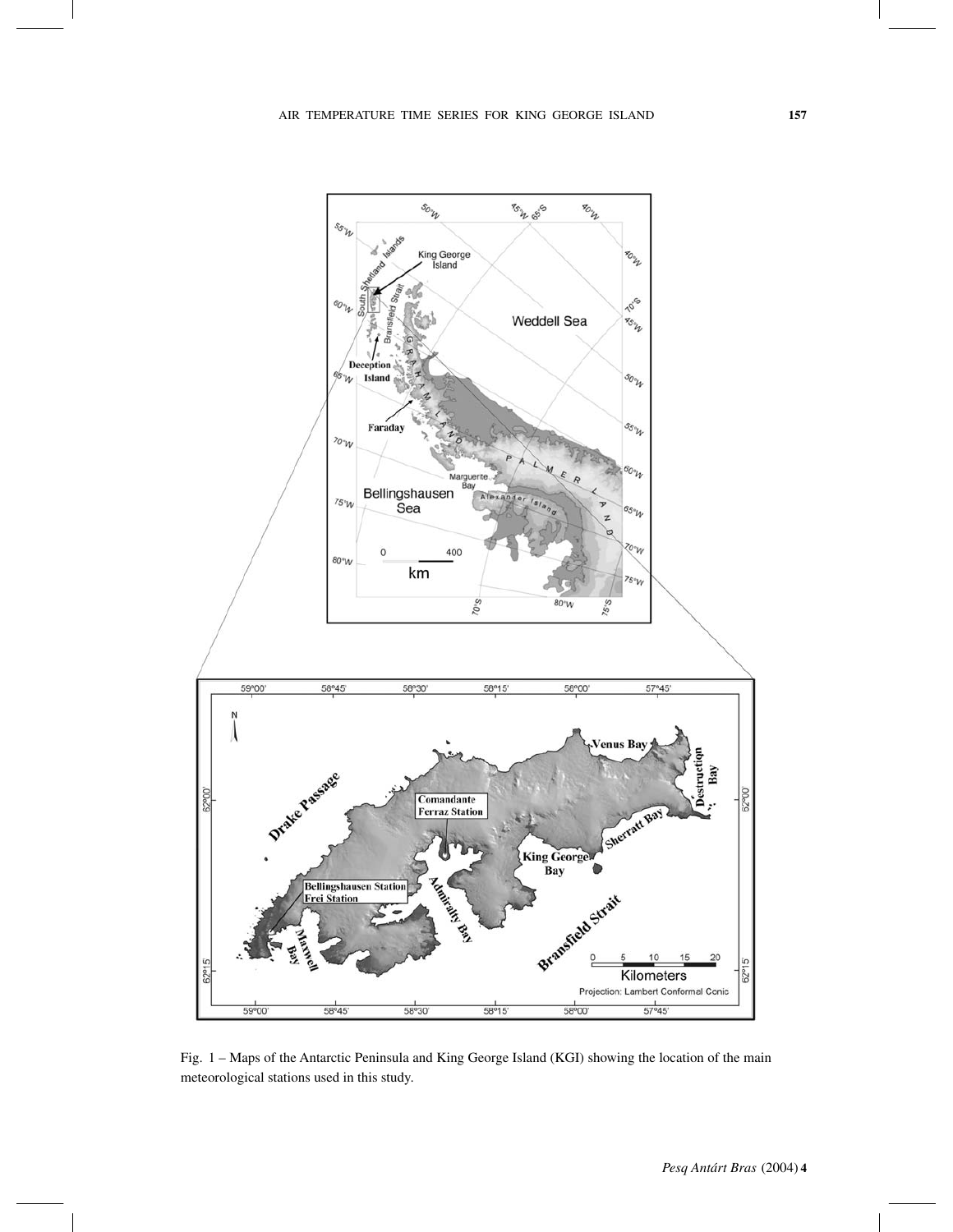ing heavy precipitation, relative humidity and cloud cover (Rakusa-Suszczewski et al. 1993). SE winds are less common, being less intense and colder.

The role of the ocean is very important, as a climatic control in the KGI region. Water masses are warmer than the lowest atmospheric layers in winter, thus, warming the boundary layer. In the summer, currents flowing from the Bellingshausen Sea reach the South Shetlands. It is divided in two branches, one flowing towards the Drake Passage and a much smaller one that flows towards the Bransfield Strait. The low temperatures of these superficial waters decrease the air temperature in KGI (Szafrãnski and Lipski 1982).

# **MATERIALS AND METHODS AND DATA ACQUISITION**

### King George Island Time Series

A continuous mean monthly temperature time series for the period 1947–95 was obtained for the KGI, using data from different stations. The main database used for the time series construction was the one published by Jones and Limbert (1987), up to 1986, with data from the former British station in Deception Island, DI – 1947–1967 (62◦58.2'S, 60◦39'W) and from the Bellingshausen Russian station, BELL – 1968–1986 (62°12'S, 58°56'W) in KGI. This database was updated with data from BELL – 1987 to 1992, provided by the Physical Sciences Division of the British Antarctic Survey (BAS), available on the Internet at the following address: ''http://www.nerc - bas.ac.uk / public / icd / data.html''. The distance between DI and BELL is 123 km.

After the database was updated, some gaps that remained in the period 1985–92 were filled with data from a meteorological station at the Presidente Eduardo Frei Montalva Chilean base, FREI (62◦15'S, 58◦56'W). The linear correlation between BELL and FREI over the period with overlapping data (i.e., 1970–1991) presents little scattering, with a  $R^2 = 0.96$  at 99% confidence level  $(\alpha = 0.01)$ . These two weather stations are about 150 m apart.

For the period 1992–1995, the database was updated using the continuous meteorological record from the Brazilian Antarctic Station, *Estação Antártica Comandante Ferraz*, EACF (62◦05'S, 58◦23.5'W). The meteorological station is maintained by the Brazilian *Instituto Nacional de Pesquisas Espaciais* (INPE), and data are available at the following Internet address: ''http://www. met.inpe.br / htmldoc / antarctica / index.htm#Top''. The linear correlation over the period with simultaneous records between BELL and EACF (1986–94) has a R<sup>2</sup> = 0.92 at 99% confidence level ( $\alpha$  = 0.01). The distance between BELL and EACF stations is 31.5 km.

The possibility of temperature data sharing from one station to another (FREI-BELL and EACF-BELL) was verified using a statistical t-test, as recommended by Smith et al. (1996). The temperature conversion from DI to BELL was done by Jones and Limbert (1987) subtracting 0.3◦C from the former record. The annual and seasonal warming trends were calculated using a simple linear correlation.

### **OTHER RECORDS**

For comparison with our final time series, the temperature database from Faraday station, FAR  $(65°15'S, 64°16'W)$ , for the same period (i.e., 1947–95), was obtained. As in the case of KGI, we used data from Jones and Limbert (1987) for the 1947–1986 period, and from 1988 to 1995, the data were provided by the BAS. To note, the Faraday station was renamed Vernadsky after its symbolic acquisition by Ukraine. The mean annual temperature data are also available from the Jones and Limbert database for the Orcadas station, OS (60◦44'S, 44◦44'W) until 1986. From 1987 to 1995, mean temperature data are from the nearby Signy station (60◦45'S; 46◦30'W). Both stations are located on the South Orkney Islands. Distances are: Orcadas-Signy, 96 km; Orcadas-EACF, 743 km; Faraday-EACF, 456 km.

Mean monthly sea ice extent records, at the 60ºW longitude, for the period 1976–1995, provided by the Australian Antarctic Division, are available at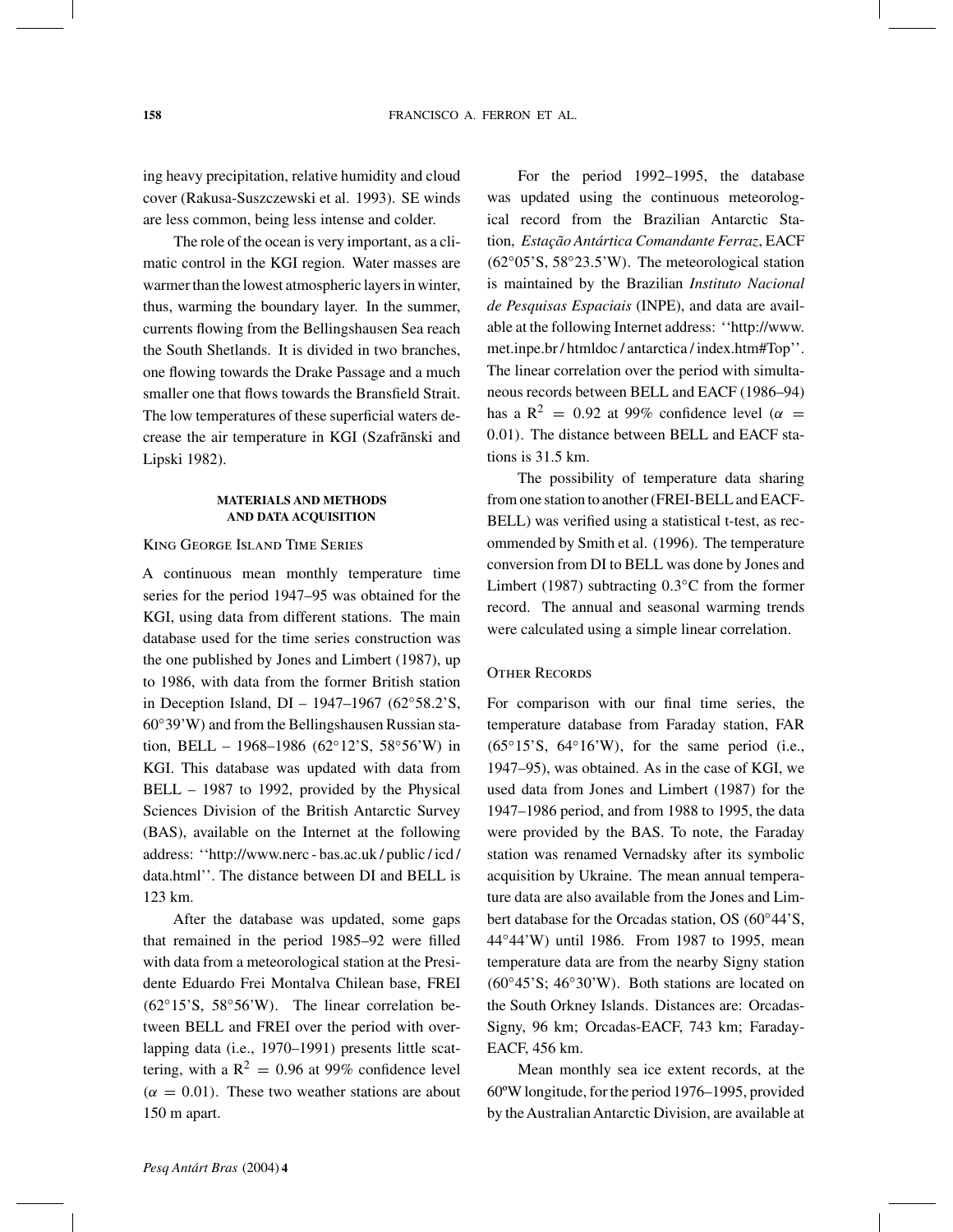### **TABLE I**

**Mean annual temperatures for different periods at King George Island.**

| Period    | Mean annual | Reference                        |
|-----------|-------------|----------------------------------|
|           | temperature |                                  |
| 1947–1995 | $-2.8$      | This work                        |
| 1948-1987 | $-2.0$      | Rakusa-Suszczewski et al. (1993) |
| 1948-1957 | $-2.7$      | Noble (1959)                     |
| 1968-1970 | $-2.9$      | Simonov (1977)                   |
| 1970-1991 | $-2.4$      | Wen et al (1994)                 |
| 1978-1987 | $-2.0$      | Bintanja (1995)                  |

the following Internet address: ''http://www.antcrc. utas.edu.au/<sup>∼</sup> jacka/seaice¯ monthly.html''.

### **KING GEORGE ISLAND TEMPERATURE TIME SERIES AND THE CLIMATIC RECORD OF THE WEST SECTOR OF THE ANTARCTIC PENINSULA**

#### General Trends

The annual mean atmospheric temperature record of KGI shows a warming trend of 0.022◦C a−<sup>1</sup> for the period 1947–1995. It represents a temperature rise of 1.1◦C in 49 years. The mean temperature in this period was  $-2.8\textdegree C$ , with minimum of  $-5.2\textdegree C$ in 1959 and maximum of −0.8◦C in 1989. The mean atmospheric temperature for KGI, cited in the literature before this work, ranges from  $-2.0$  to −2.9◦C (Table I).

Three different periods were distinguished as indicated in Table II:

- (1) From 1947 to 1959: A mean temperature of  $-3.4\textdegree$ C, well bellow the overall mean,  $-2.8\textdegree$ C, with a standard deviation ( $\sigma$ ) of 1.3 $\rm{°C}$ , indicating a large interannual variability with 3.8◦C of difference between minimum (−5.2◦C) and the maximum  $(-1.4°C)$  mean annual temperatures. The mean atmospheric temperature varied significantly in very short time intervals, for example, a 2.8◦C variation from 1949 to 1951 and a 3.8◦C from 1956 to 1959;
- (2) Between 1960 and 1980, the mean temperature was identical to the overall mean, with little

scattering ( $\sigma = 0.7$ °C); in this period, the difference between the maximum (−4.2◦C) and the minimum  $(-1.3°C)$  mean annual temperature was lower  $(2.9°C)$  than in the previous period;

(3) From 1981 to 1995: This period shows a mean temperature of −2.4◦C and a standard deviation, slightly higher than in the previous interval  $(0.9°C)$ . The great majority of the points, 67% (10 points), have values equal or greater than the overall mean  $(-2.8 °C)$  and 47% (7 points) have values higher than the mean temperature for the period. As in the first period, mean temperatures varied abruptly in shorttime intervals, as for example, from 1985 to 1987 (2.4◦C), from 1987 to 1989 (2.8◦C), and from 1989 to 1991 (2.9°C).

The warming occurred mainly between 1949 and 1979, with a trend of  $0.031\degree C$  a<sup>-1</sup>, resulting in a temperature rise of 1.0◦C. This trend is better vizualised when subtracting the general mean of each mean annual temperature, as plotted in Figure 2a for KGI and 2b and 2c for FAR and OS, respectively.

During the 1947- 95 period, FAR shows a stronger trend (0.051 $^{\circ}$ C a<sup>-1</sup>) than in KGI, or an increase of 2.5◦C in 49 years. On the other hand, the mean annual temperature time series is very similar to the one for KGI, but has a greater interannual variability ( $\sigma = 1.6\degree C$ ), and a lower mean tempera-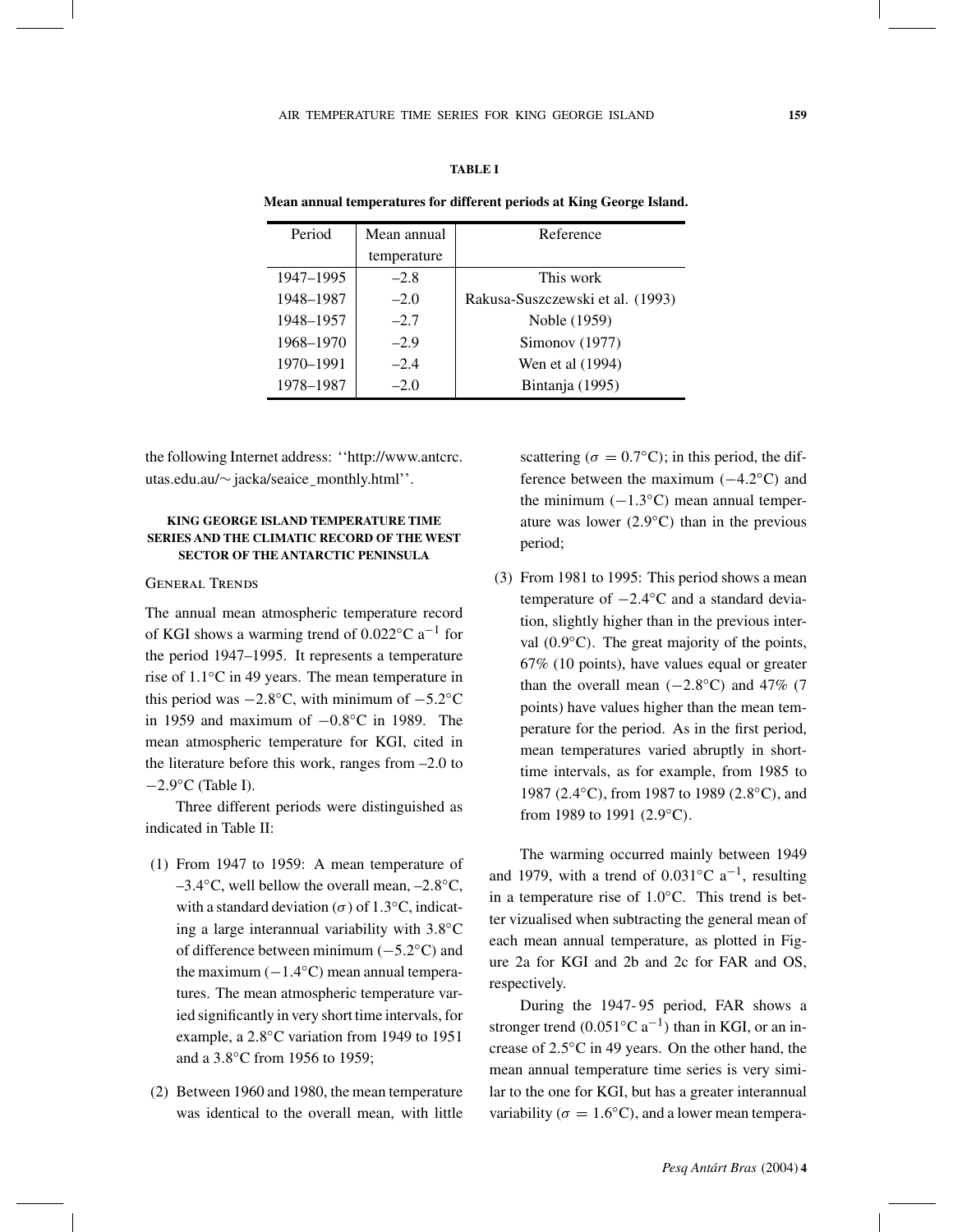| <b>Station</b> | Period  | Mean Temp.    | Minima Temp.       | Maxima Temp.    | Standard Dev.   |
|----------------|---------|---------------|--------------------|-----------------|-----------------|
|                |         | $(^{\circ}C)$ | $({}^{\circ}C)$    | $({}^{\circ}C)$ | $({}^{\circ}C)$ |
| KGI            | 1947–95 | $-2.8$        | $-5.2(1959)$       | $-0.8(1989)$    | 1.0             |
|                | 1947-59 | $-3.4$        | $-5.2(1959)$       | $-1.4(1956)$    | 1.3             |
|                | 1960–80 | $-2.8$        | $-4.2(1980)$       | $-1.3(1962)$    | 0.7             |
|                | 1981–95 | $-2.4$        | $-3.7(1991)$       | $-0.8(1989)$    | 0.9             |
| <b>FAR</b>     | 1947–95 | $-4.3$        | $-8.1(1959)$       | $-1.1(1989)$    | 1.6             |
|                | 1947–59 | $-5.4$        | $-8.1(1959)$       | $-1.9(1956)$    | 1.8             |
|                | 1960–80 | $-4.2$        | $-6.1(1980)$       | $-1.9(1971)$    | 1.2             |
|                | 1981–95 | $-3.3$        | $-5.7(1987)$       | $-1.1(1989)$    | 1.2             |
| <b>OS</b>      | 1947-94 | $-3.7$        | $-6.1(1980)$       | $-1.4(1956)$    | 1.0             |
|                | 1947-59 | $-4.0$        | $-6.0(1949)$       | $-1.4(1956)$    | 1.3             |
|                | 1960–80 | $-3.8$        | $-6.1(1980)$       | $-2.1(1962)$    | 0.9             |
|                | 1981-94 | $-3.3$        | $-4.2(1991)(1987)$ | $-1.7(1989)$    | 0.7             |

**TABLE II Temperature data from the King George Island time series (KGI), Faraday Station (FAR) and Orcadas-Signy Station (OS).**

ture  $(-4.3°C)$ . In the FAR record, it is also possible to recognize the three periods found in the KGI series, with coincident mean temperature variations and years of maximum and minimum (Table II).

For OS the warming trend is less pronounced  $(0.016 °C a^{-1})$ , i.e., an increase of 0.8°C from 1947 to 1994. The three distinct periods identified above for KGI and FAR are less clearly seen for OS, even if some years of minimum and maximum temperatures are coincident with the two former stations. Figure 3 plots the mean annual temperatures and warming trends for KGI, FAR and OS. The correlations between these three time series are shown in Table IIIa.

### Mean Temperature Extremes

As shown in Table II and Figure 3, several years in the three time series have similar mean temperature extremes (values greater than overall mean  $\pm 1\sigma$ ). Minima years are 1949, 1959 and 1980, maxima are the years of 1962 (only for KGI and OS), 1956, 1985 and 1989.

In KGI, we observe a 3.8<sup>°</sup>C temperature drop from 1956 to 1959, followed by an abrupt rise (3.9◦C) until 1962. This six-year cycle agrees with the results of the KGI time series spectral analysis (Figure 4). This shows a largely dominant cycle of 5.3 years followed by a second one of 9.6 years, similarly to the results found by Stark (1994) for the FAR record from 1947 to 1990 (cycles of 5 and 9 years). The 5.6 and 9.0-year cyclicities were identified by Yiou et al. (1996) and similar ones by the IPCC temperature global change records (Houghton et al. 1990).

The 9.6-year cycle is apparent in the record, having years with low mean temperatures as in 1949 (−4.9◦C), 1959 (−5.2◦C) and 1969 (−3.8◦C) intercalated with periods of higher temperatures. The other years with low temperatures, however, are directly related to the maximum sea ice extent (see below), for example, 1980 (−4.2◦C), 1987 (−3.6◦C), 1991 (−3.7◦C) and 1995 (−3.3◦C). In general, similar relatively low temperatures occurred in FAR, 1949 (−6.9◦C), 1959 (−8.1◦C), 1980 (−6.1◦C) and 1987 (−5.7◦C).

The highest mean annual temperatures in KGI were reached in 1956  $(-1.4 °C)$ , 1962  $(-1.3°C)$ , 1985  $(-1.2°C)$  and 1989  $(-0.8°C)$ . In FAR the years with highest temperatures were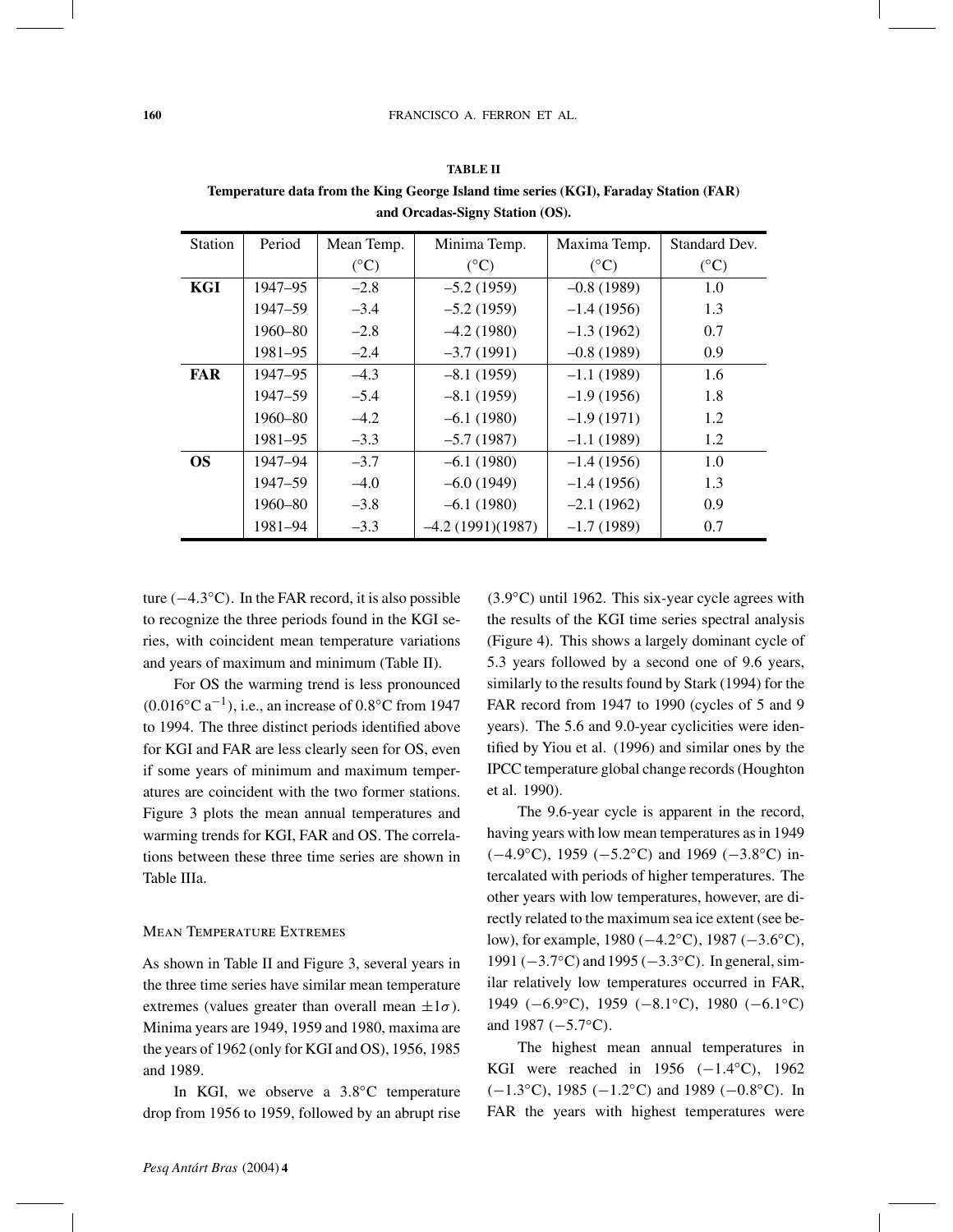| Correlation coefficients $(\mathbb{R}^2)$ between the three times series used |
|-------------------------------------------------------------------------------|
| in this work (A) and for each season between KGI and FAR.                     |

| A – Correlation coefficients – KGI $\times$ FAR $\times$ OS |        |            |        |  |
|-------------------------------------------------------------|--------|------------|--------|--|
| <b>Station</b>                                              | KGI    | <b>FAR</b> | OS     |  |
| <b>KGI</b>                                                  | X      | 0.60       | 0.73   |  |
| <b>FAR</b>                                                  | X      | X          | 0.33   |  |
| $B -$ Correlations Seasons KGI $\times$ FAR                 |        |            |        |  |
| Summer                                                      | Winter |            | Autunm |  |
| 0.32<br>0.62                                                |        | 0.62       | 0.48   |  |



Fig. 2 – Differences between mean annual and overall mean air temperature over the period 1947–95 for (A) King George Island (KGI), (B) Faraday (FAR) and (C) Orcadas-Signy (ORC/SIG).



Fig. 3 – Mean interannual temperature time series for King George Island (KGI), Faraday (FAR), and Orcadas-Signy (ORC/ SIG) meteorological stations. Warming trend is plotted as a dotted line.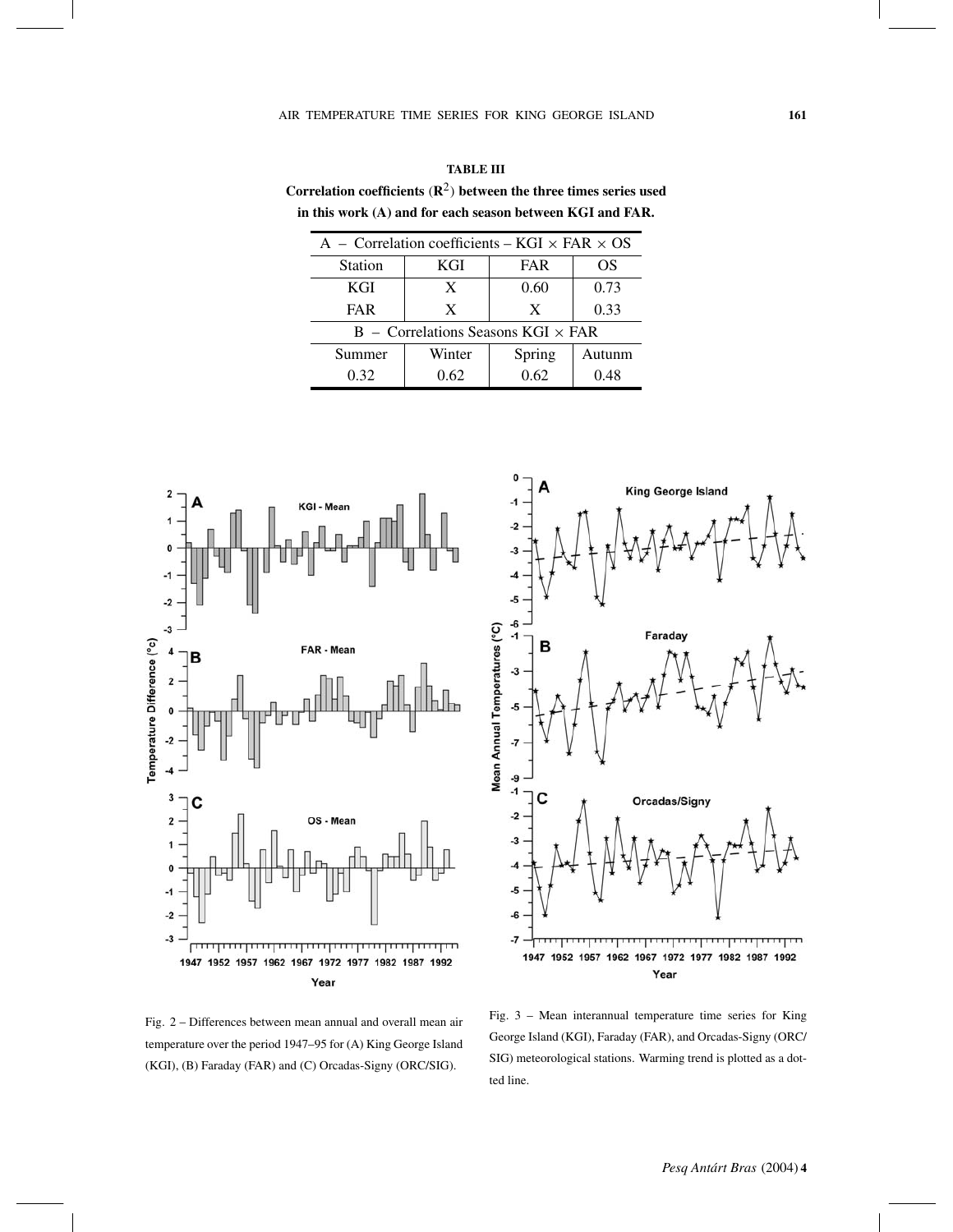

Fig. 4 – Result of the spectral analysis of the King George Island (KGI) mean annual temperature time series. Vertical lines represent the confidence limits; spectral density is a dimensionless unity.

1956 (−1.9◦C), 1971 (−1.9◦C), 1974 (−2.0◦C), 1985 (−1.9◦C) and 1989 (−1.1◦C). For OS the warmest years are in general the same as KGI: 1956 (−1.4◦C), 1962 (−2.1◦C), 1985 (−2.2◦C) and 1989  $(-1.7°C)$ . For 1995, our series is incomplete for OS.

# Seasonal Warming Trends and Climatic Variability

The most pronounced seasonal warming trend in KGI was in the winter  $(0.038 °C a^{-1})$ , having an increase of 1.9◦C in 49 years, about two times stronger than in the other seasons (Table IV). Interannual variability is also greater in winter, as shown by standard deviations in Table IV and by Figure 5a. Yearly mean monthly temperature and standard deviations are shown in Figure 6a. July is the month with the greatest interannual variability ( $\sigma = 3.2$ °C) and the lowest mean temperature  $(-7.6°C)$ , followed by August (−7.1 $°C$ ,  $\sigma = 2.9$ °C) and June (−6.3 $\degree$ C,  $\sigma = 2.2\degree$ C). From October to March the temperature variability is greatly reduced ( $\sigma =$ 0.9◦C), the lowest variability occurs in December and January ( $\sigma = 0.6$  and 0.7 $\degree$ C, respectively).

FAR has a more pronounced winter warming trend (0.090 $\degree$ C a<sup>-1</sup>) than KGI, and a temperature rise of 4.4◦C, three times higher than in spring and

summer. Autumn also shows an important warming, a trend of  $0.063$ °C a<sup>-1</sup> (i.e., a warming of 3.1◦C, Table IV). August has the lowest mean temperature  $(-10.1°C)$  and July the greatest variability,  $\sigma = 4.7$ °C (Figure 6b). Similarly, as for KGI, October to March is a period of low temperature variability (mean  $\sigma = 1.2$ °C), if compared to the April to September period ( $\sigma = 3.4$ °C) or with the winter months ( $\sigma = 3.9$ °C). The lowest variability occurs in December and January ( $\sigma = 0.6$  and  $0.8\degree$ C, respectively). KGI and FAR have both small temperature differences between winter and summer, 7.9◦C and 9.3◦C, respectively.

The mean temperature differences between KGI and FAR in summer, winter, autumn and spring are, respectively, 0.7, 2.2, 0.8 and 2.1◦C. Figure 7 illustrates temperature differences (**td**) between KGI and FAR, over the seasons.

Winter temperature differences between KGI and FAR, from 1947 to 1970, can roughly be divided into two groups: an increase until the end of 1950s, and then a decrease until 1970. Five years are characterized by relatively low **td**  $(0 < **td** < 2$ <sup>°</sup>C): 1950(0.9◦C), 1956 (1.1◦C), 1961 (1.8◦C), 1964 (0.5◦C) and 1970 (0.9◦C). The higher **td** (greater than 4◦C) throughout the period are recorded in 1953 ( $5.8°$ C), 1957 (4.9◦C), 1958 (5.2◦C), 1960 (4.8◦C) and 1963 (4.4◦C). For the remaining years recorded temperatures are between 2 and 4◦C. The ones in KGI are higher than FAR all along the mentioned period.

The years between 1971 and 1975 are characterized by lower temperatures in KGI than FAR, except 1973, when the temperature in FAR was 0.6◦C greater than KGI. From 1976 to 1986, there was a progressive decrease in **td** from 4.8◦C in 1976 to 0.6◦C in 1986. Except for 1983, all the years show greater temperatures on KGI. An abrupt increase was recorded from 1986 (0.6◦C) to 1987 (5.1◦C) and, afterwards, the winter **td** decreased until the middle 1990s.

Temperatures were colder in KGI than FAR over the following years: 1971 (0.5<sup>°</sup>C), 1972 (1.8◦C), 1974 (1.3◦C), 1975 (1.6◦C), 1983 (0.7◦C), 1990 (0.3◦C), 1991 (2.1◦C) and 1995 (1.1◦C). Two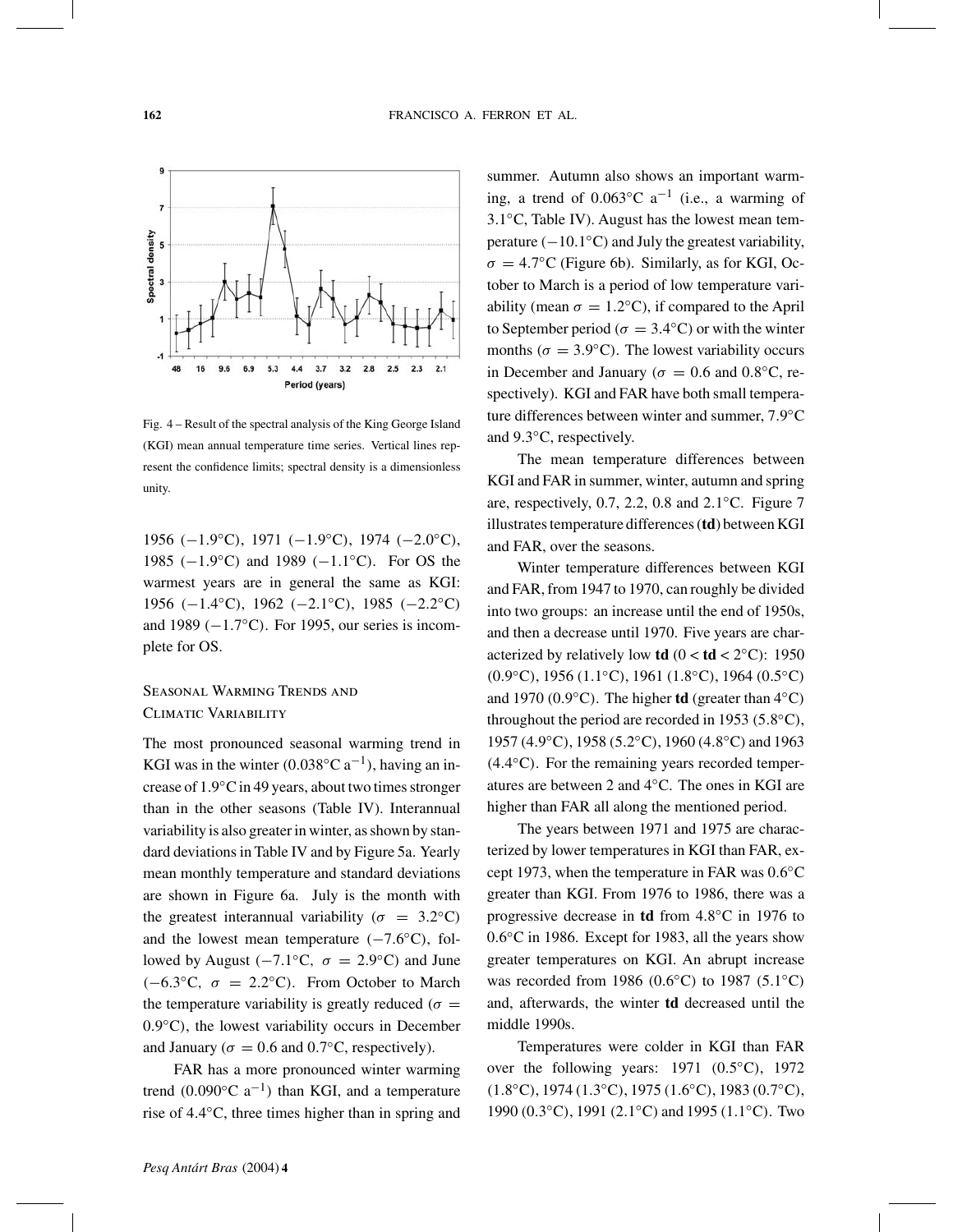### **TABLE IV**

| <b>Station</b> | Season | Warming trend                | Mean Temp.      | $\sigma$        | Minima          | Maxima          | <b>Warming</b>        |
|----------------|--------|------------------------------|-----------------|-----------------|-----------------|-----------------|-----------------------|
|                |        | $(^{\circ}C \text{ a}^{-1})$ | $({}^{\circ}C)$ | $({}^{\circ}C)$ | $({}^{\circ}C)$ | $({}^{\circ}C)$ | $({}^{\circ}{\bf C})$ |
| KGI            | Summer | 0.016                        | 0.9             | 0.5             | $-1.3$          | 2.7             | 0.8                   |
|                | Winter | 0.038                        | $-7.0$          | 2.3             | $-15.5$         | $-1.0$          | 1.9                   |
|                | Spring | 0.015                        | $-3.0$          | 0.9             | $-9.0$          | 0.1             | 0.7                   |
|                | Autunm | 0.017                        | $-2.2$          | 1.2             | $-8.3$          | 2.4             | 0.8                   |
| <b>FAR</b>     | Summer | 0.025                        | 0.2             | 0.6             | $-2.9$          | 2.3             | 1.2                   |
|                | Winter | 0.090                        | $-9.1$          | 3.3             | $-20.1$         | $-1.9$          | 4.4                   |
|                | Spring | 0.028                        | $-5.1$          | 1.5             | $-14.1$         | 0.1             | 1.4                   |
|                | Autumn | 0.063                        | $-3.0$          | 2.0             | $-13.8$         | 1.4             | 3.1                   |

**Temperature data for King George Island (KGI) and Faraday (FAR) separated by seasons.**

reversals (KGI was colder than FAR) with great **td** amplitude in 1975/76 and 1991/92 should be mentioned.

For summer and autumn, the time series show roughly similar behavior until the late 1960s and over the period 1971- 75. The year of 1972 is very peculiar. It shows generally colder temperatures in KGI during winter, summer and autumn. During spring, FAR is colder, but it is the lowest **td** in the whole record and marks a transition between two periods. From late 1970s to mid 1990s, only summer shows a different trend, with a decreasing temperature difference until mid 1980s, increasing afterwards. Autumn also reveals several years with the mean monthly temperature in KGI lower than FAR, specially from mid 1980s to early 1990s.

Spring shows a different tendency from 1947 to the end of the 1960s. Values decrease until mid 1950s and then increase until late 1960s. From 1968 to 1972, there is a progressive decrease of **td**, and then a progressive increase until 1977. Over the entire period, temperatures were higher in KGI, except in 1988, when KGI was 0.4◦C colder.

Correlation coefficients over the seasons between KGI and FAR, are shown in Table IIIb. The best correlations between the two time series are obtained during winter and spring, with a  $R^2 = 0.62$ for both seasons.

### **TEMPERATURE RECORDS AND SEA ICE EXTENT**

In this section, we examined the relationships between the KGI temperature time series and sea ice extent in the 60°W longitude. From 1976 to 1995, the mean monthly sea ice cover at this longitude shows the greatest extent, reaching 60°06'S, and interannual variability in August (Figure 8), which has  $\sigma = 1.8$  degrees (more than three times greater than the mean, 0.5 degree). Sea ice in July and September also show great variability ( $\sigma = 1.4$  and 1.3 degrees, respectively). The mean annual difference between the maximum (August) and the minimum (January) sea ice extent is 3◦30', a variation of more than 300 km. The sea ice extent from July to September is well correlated with winter (June, July and August) mean temperatures in KGI, with a slope of 0.5 degree/◦C and a correlation coefficient  $(R<sup>2</sup>)$  of 0.75 (Figure 9). Cross-correlation analysis of these two time series shows that there is a onemonth lag between the lowest temperatures (July) and the maximum sea ice extent (August). Generally, sea ice is observed in the KGI latitude between mid June (or early July) and the end of October (or early November).

The mean annual position of the sea ice limit is at 62◦30'S, reaching 61◦12'S in winter and retreating in summer to 63◦36'S. The minimum sea ice extent was 63◦06'S in 1985 and 1989, and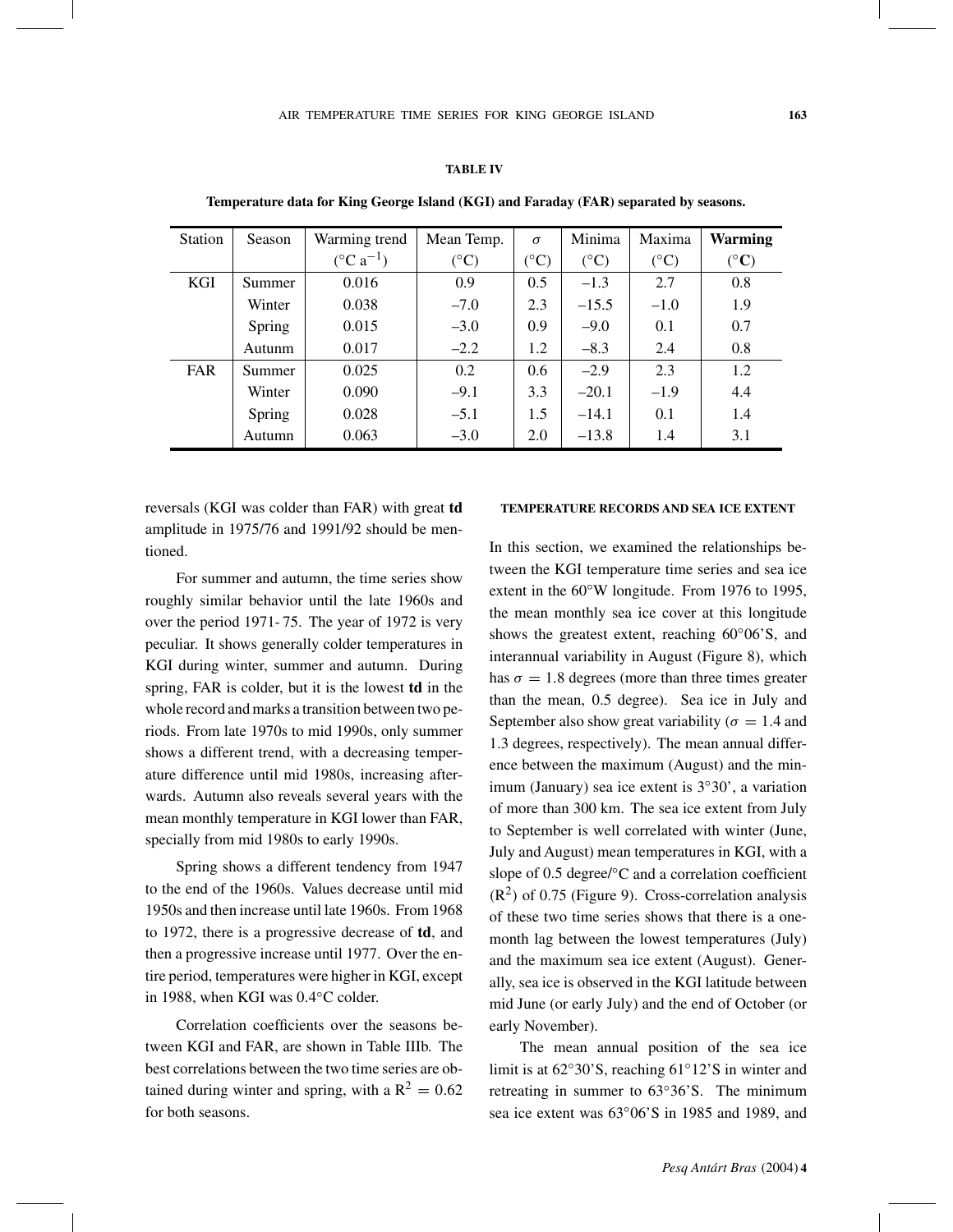

Fig. 5 – Mean annual seasonal temperatures in (A) King George Island (KGI) and (B) Faraday (FAR).

the maximum 61◦42'S in 1986 and 1987. Figure 10 compares the sea ice extent at 60◦ longitude, from July to September, to mean winter temperatures for KGI. Four years are characterized by a maximum sea ice extent associated with relatively low mean temperatures: 1980 (58◦54'S, −9.8◦C), 1987 (58◦42'S, −8.8◦C), 1991 (59◦54'S, −8.9◦C) and 1995 (58◦30'S, −10.4◦C). In 1989, the sea ice limit reached only 62◦54'S and the mean winter temperature was −1.8◦C.

# **DISCUSSION AND CONCLUSION**

A warming trend of 0.022 $^{\circ}$ C a<sup>-1</sup>, resulting in a mean air temperature rise of 1.1◦C over 49 years, from 1947 to 1995, was recorded at King George Island. For comparison, Faraday had an increase of 2.5<sup>°</sup>C for this period. More than 90% of the warming in KGI was found to occur between 1947 and 1979. This warming may result from an increase in warm air mass advections from the north, happening since the 1950s, as demonstrated by King (1994).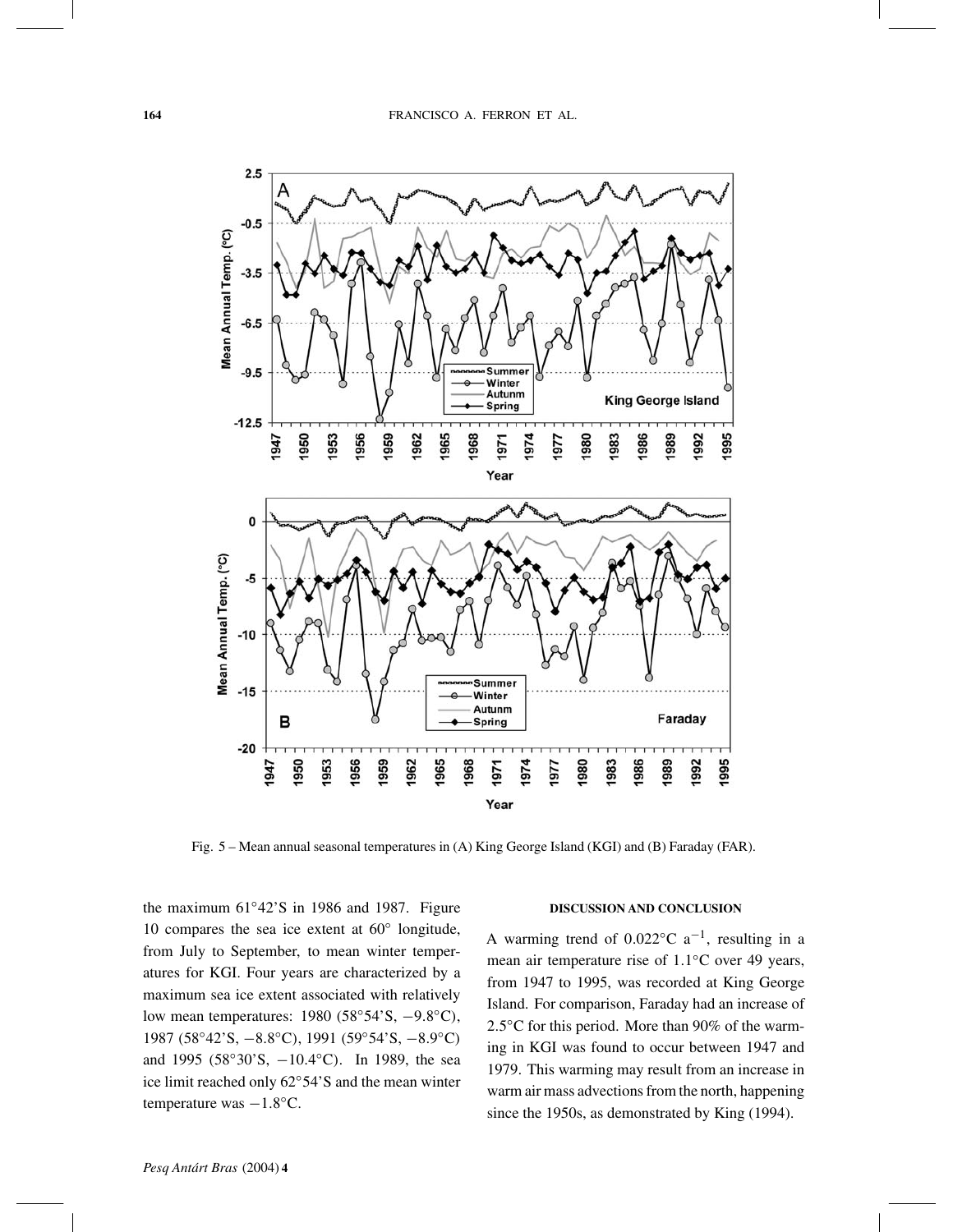

Fig. 6 – Mean monthly temperatures in the period 1947–95 in (A) King George Island (KGI) and (B) Faraday (FAR).

The greatest statistical significance for the warming trend is found at sites located to the north of the Antarctic Peninsula, where the temperature variability is lower than in the rest of the region. At Faraday, this trend is more pronounced than KGI, but is less clearly seen when the overall mean temperature is subtracted from each mean annual temperature. Sansom (1989) points out that warming trends measured at Faraday, the former area, are not statistically significant. The large warming trends and interannual variability observed in KGI and Faraday records are also recorded at stations located further south, like Marguerite Bay (King 1994) and Alexander Island (Harangozo et al. 1994).

In KGI, winter temperature has a lower interannual variability than at Faraday, as expected for the strong maritime climate of an island. The interannual variability in the west coast of the Antarctica Peninsula can be explained by two factors (King 1994): 1) atmosphere-ice-ocean interactions, which is apparent from the strong negative correlations between winter temperatures and sea ice extent; 2) variability in the advection of warm air masses with an anomalous northerly circulation associated with warm winters.

A one-month lag is observed between mean temperatures in KGI and sea ice extent. We found a good correlation ( $R^2 = 0.75$ ) between sea ice extent from July to September and mean winter temperatures between June and August. On four occasions, the sea ice limit was recorded north of 60◦S (1980, 1987, 1991 and 1995). King and Harangozo (1998) also recorded maximum sea ice extent for the first three years mentioned above at 70◦W longitude.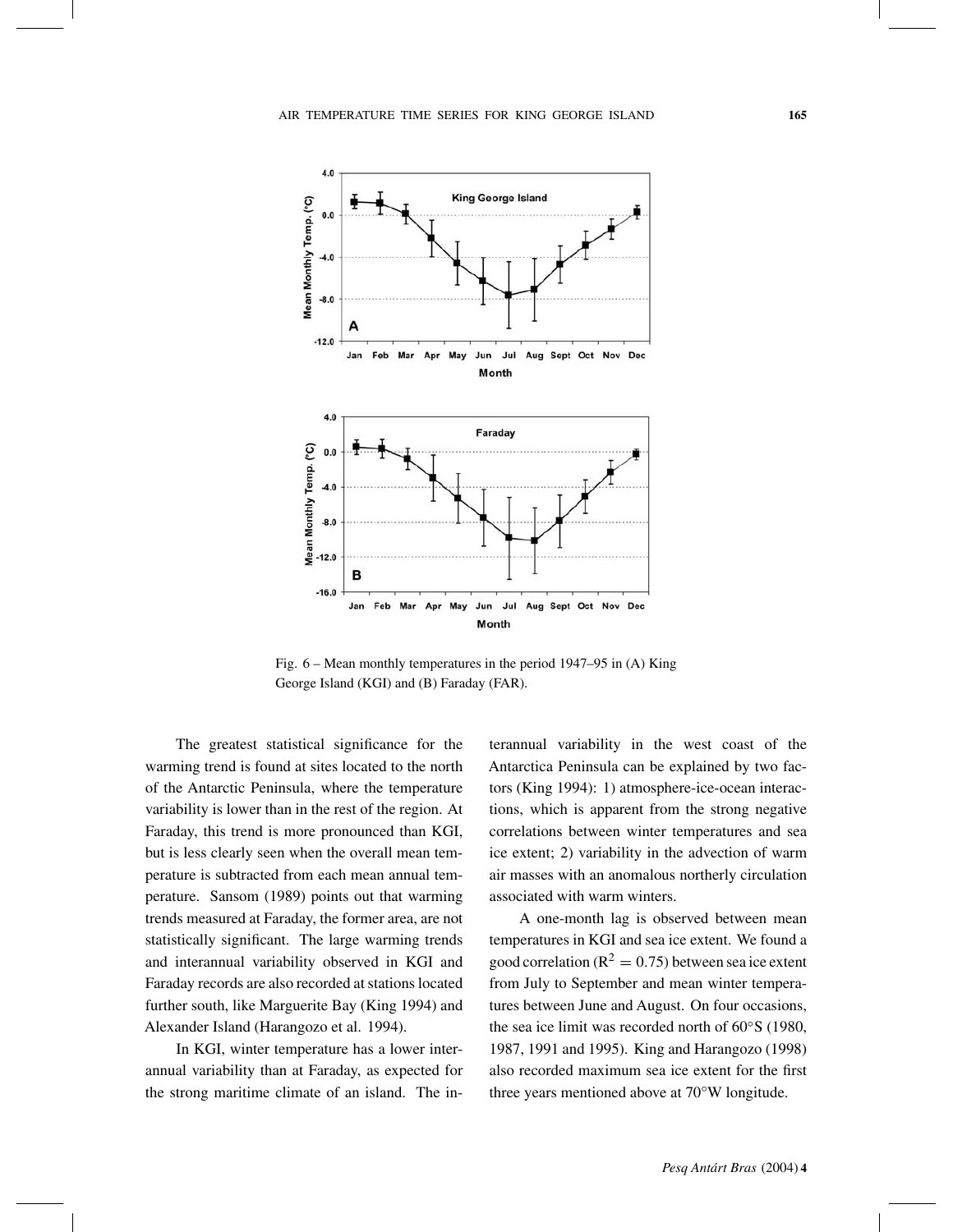

Fig. 7 – Temperature differences between King George Island (KGI) and Faraday (FAR) in (A) summer, (B) winter, (C) autumn and (D) spring. The values above zero indicate higher temperatures in KGI than Faraday.

For King and Harangozo (1998), these modifications in atmospheric circulation are driving variations in temperature, with sea ice-atmosphere interactions enhancing the sensitivity to changes. The strongest correlations are found in autumn and winter for areas surrounding the Antarctic Peninsula (Smith et al. 1996). The ocean-ice-atmosphere interaction in the Bellingshausen Sea is exerting the main control on the climate of the Antarctic Peninsula west coast. Evidence for the role of sea ice in surface warming at Faraday is given by Marshall et al. (2002) who report marked surface and tropospheric temperature differences in winter. Annual warming trend in troposphere at Faraday is 0.027 $^{\circ}$ C a<sup>-1</sup> (from 1956 to 1999), about a half that observed in the surface.

We observed no overall trend in sea ice extent data, but a great interannual variability. According to King and Harangozo (1998), air temperatures in theAntarctic Peninsula are sensitive to small



Fig. 8 – Mean monthly sea ice extent on  $60°W$  longitude, for the 1976–1995 period. Vertical lines are standard deviations  $(\sigma)$ .

changes in the sea ice limit position, and these are too small to account for the observed warming. Sea ice influences temperatures by reducing both the heat fluxes from ocean to atmosphere and the solar radiation absorbed at the ocean surface. It seems that the climatic sensitivity of this region results in part from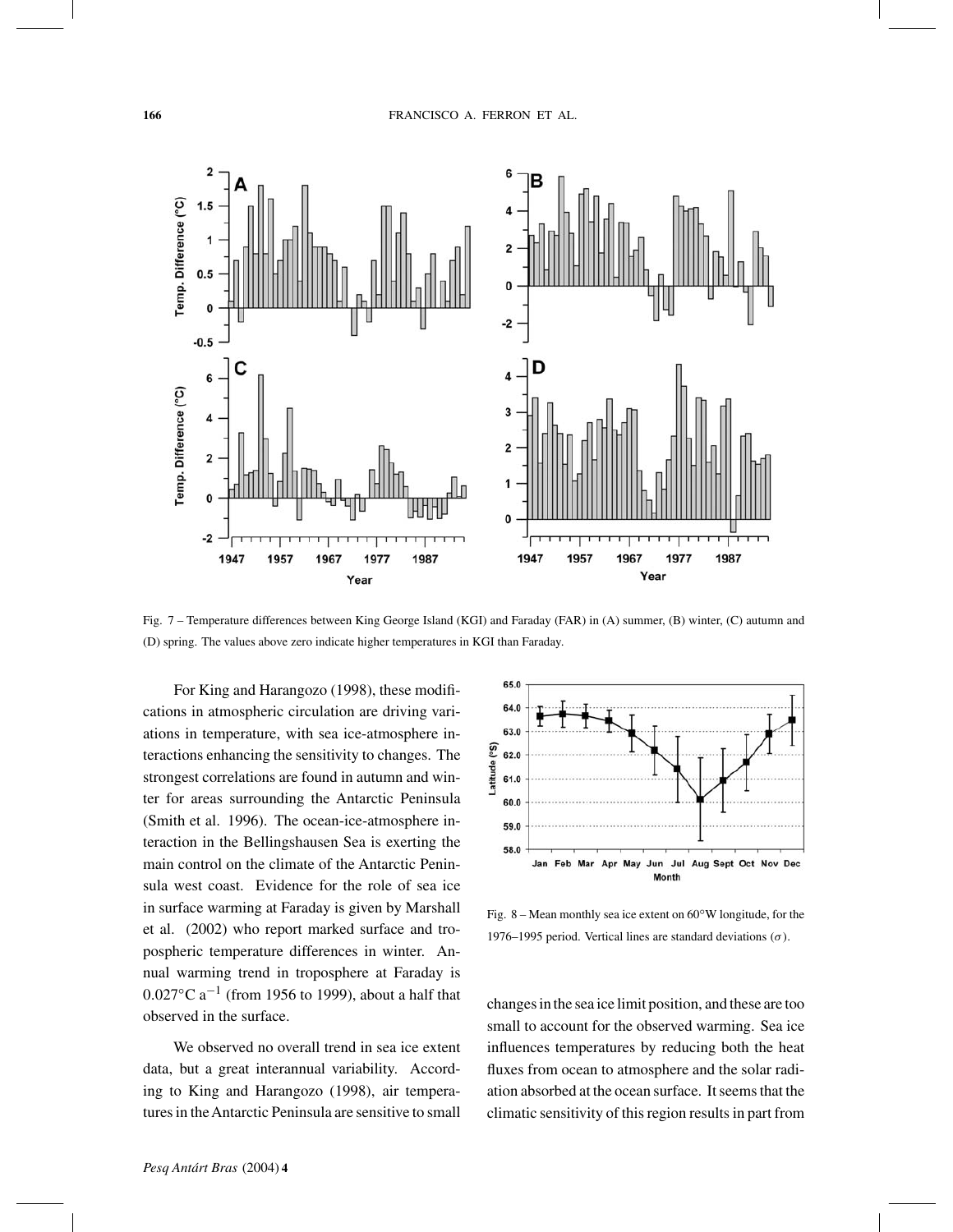

Fig. 9 – Linear correlation between sea ice extent, from June to August, at 60◦W longitude and mean winter temperature in King George Island (KGI), for the period 1976–1995.



Fig.  $10$  – Mean sea ice extent, from June to August, at  $60°W$ longitude and mean winter temperature in King George Island (KGI), time series for the period 1976–1995.

the effects of a positive feedback. Lower temperatures lead to the growth of sea ice, and are strongly affected by the position of the ice limit (King and Turner 1997).

In KGI, the period from 1981 to 1995 has mean temperatures greater than the overall mean. The warmest year in the mentioned period, and in the entire record, is 1989 (−0.8◦C). Skvarca et al. (1998) detected a warm period between 1981 and 1995, at stations in the east side of the Antarctica Peninsula. Smith et al. (1996) assert that this relatively high mean temperature in 1989 may be related to below average sea ice extent in the West Antarctic Peninsula caused by the strength and duration of the 1988 La Niña event.

On the West Antarctic Peninsula Doake and Vaughan (1991) recorded the retreat of the Wordie Ice Shelf, apparently caused by increased amounts of melt water, resulting from a warming trend recorded at Marguerite Bay. Ice cliff and glacier retreats were documented in KGI from the mid 50s to mid 90s (Park et al. 1998, Simões et al. 1999). KGI has lost about 7% of the ice cover area during the period 1956–95. More than 50% of the outlet glaciers retreated from hundreds of meters to 1 km, over these 40 years (Simões et al. 1999). We did not find evidence, in our time series, to account for the ice retreat in KGI. More detailed studies are needed to find out if these ice retreats are directly related to the warming trends recorded in KGI and Antarctic Peninsula.

#### **ACKNOWLEDGMENTS**

The Brazilian National Council for Scientific and Technological Development (CNPq) supported this work through the Brazilian Antarctic Program (PROANTAR), research project 48.0243/00-0. FA Ferron thanks CNPq for a studentship.

### **RESUMO**

Este trabalho apresenta as séries temporais continuas da temperatura do ar, média anual e sazonal, na ilha Rei George (IRG) para o período de 1947–1995, combinando dados de várias estações meteorológicas das ilhas Shetland do Sul. Estas séries são analisadas para detecção de tendências. As séries também são comparadas com a extensão mensal do gelo marinho, registrado a 60◦W. A temperatura anual média no período foi de –2,8◦C, com mínima de –5,2◦C, em 1959, e máxima de –0,8◦C, em 1989. Este registro mostra tendência de aquecimento de  $0.022\degree$ C a<sup>-1</sup>, no intervalo de tempo estudado, ou seja, uma elevação de 1,1◦C em 49 anos. O inverno mostra a maior tendência de aquecimento (0,038°C a<sup>-1</sup>), ou 1,9°C no período. No período, observam-se variações abruptas da temperatura média anual, com valores que chegam a 3,9◦C. Estas tendências são melhor definidas do que na estação Faraday. Análises espectrais destas séries mostram ciclos de 5,3 e 9,6 anos. Uma diferença de tempo (*lag*) de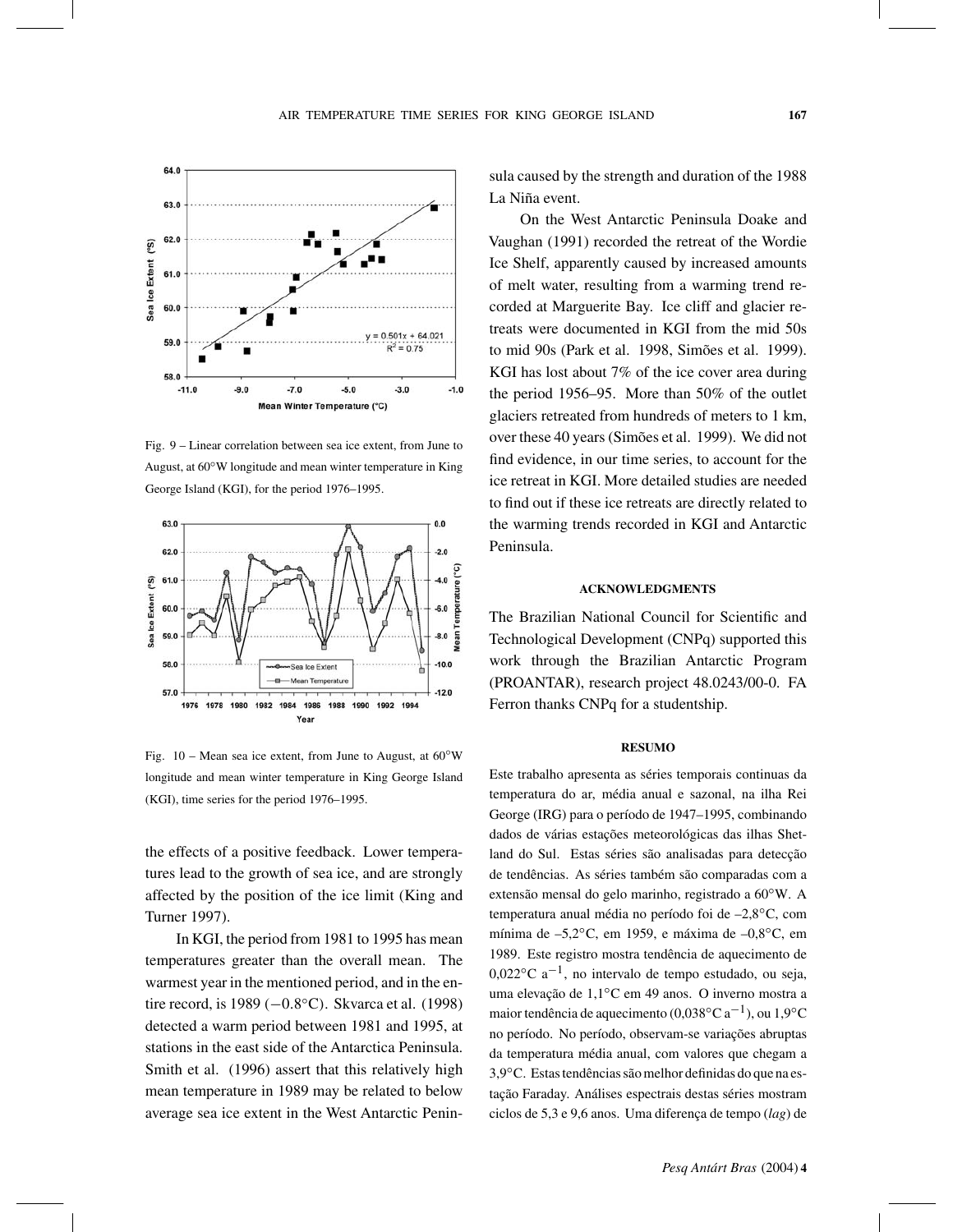um mês é observada entre a temperatura média dos meses de inverno na IRG e a extensão do gelo marinho no setor  $60^{\circ}$ W.

**Palavras-chave:** climatologia, temperatura atmosférica, séries temporais.

#### **REFERENCES**

- BINTANJA R. 1995. The local surface energy balance of the Ecology Glacier, King George Island, Antarctica: measurements and modelling. Antarct Sci 7: 315–325.
- Braun M, Saurer H, Vogt S, Simões JC and Goßmann H. 2001. The influence of large-scale atmospheric circulation on surface energy balance on the ice cap of King George Island. Int J Climatol 21: 21–36.
- Carrasco JF and Bromwich DH. 1993. Interannual variation of mesoscale cyclones near the Antarctica Peninsula. In: FORTH INTERNATIONAL CONFERENce on Southern Hemisphere Meteorology and Oceanography, Hobart. Preprint volume. Boston: American Meteorological Society, p. 499–500.
- Carrasco JF, Bromwich DH and Liu Z. 1997. Mesoscale cyclone activity over Antarctica during 1991 near the Antarctic Peninsula. J Geophys Res 102: 13939–13954.
- Doake CSM and Vaughan DG. 1991. Rapid disintegration of the Wordie Ice Shelf in response to atmospheric warming. Nature 350: 328–330.
- Harangozo SA, Colwell SR and King JC. 1994. Interannual and long-term air temperature variability in the Southern Antarctic Peninsula from a reconstructed record for eastern Alexander Island. In: Sixth Conference on Climate Variations, Nashville. Preprints volume Boston: American Meteorological Society, p. 250–251.
- Houghton J, Jenkins GJ and Ephraums JT. (Eds.). 1990. Climate change: the IPCC scientific assessment. Cambridge: Cambridge University Press, 364 p.
- Jones PD and Limbert DWS. 1987. A data bank of Antarctic surface temperature and pressure data. Washington: United States Department of Energy, 52 p.
- King JC. 1994. Recent climate variability in the vicinity of the Antarctic Peninsula. Int J Climatol 14: 357–369.
- King JC and Harangozo SA. 1998. Climate change in the western Antarctic Peninsula since 1945: observations and possible causes. Ann Glaciol 27: 571–575.
- King JC and Turner J. 1997. Antarctic Meteorology and Climatology. Cambridge: Cambridge University Press, 409 p.
- Marshall GJ, Lagun V and Lachlan-Cope TA. 2002. Changes in Antarctic Peninsula tropospheric temperatures from 1956 to 1999: a synthesis of observations and reanalysis data. Int J Climatol 22: 291–310.
- Martianov V and Rakusa-Suszczewski S. 1990. Ten years of climate observations at the Arctowski and Bellingshausen stations (King George Is., South Shetlands, Antarctica). In: Breyemeyer A. (Ed.), Global change, regional research centres, 1989, Institute of Geography and Spatial Organisation. Warsaw: Polish Academy of Sciences, p. 80-87 (Seminar Papers and IGBP WG2 Report).
- Martin PJ and Peel DA. 1978. Spatial distribution of 10 m temperatures in the Antarctic Peninsula. J Glaciol 20: 311–317.
- NOBLE HM. 1959. Report on glaciological observations at Admiralty Bay, King George Island, South Shetland Islands, 1957–1958. Falkland Islands Dependencies Survey. I.G.Y., 22 p. Unpublished Glaciological Report.
- Park B-K, Chang S-K, Yoo HI and Chung H. 1998. Recent retreat of ice cliffs, King George Island, South Shetland Islands, Antarctic Peninsula. Ann Glaciol 27: 633–635.
- Rakusa-Suszczewski S, Mietus M and Piasecki J. 1993. Weather and climate. In: Rakusa-Suszczewski S (Ed.). The maritime Antarctic coastal ecosystem of Admiralty Bay. Warsaw: Polish Academy of Sciences, p. 19–25.
- Raper SCB, Wigley JML, Mayes PR, Jones PD and SALINGER MJ. 1984. Variations in surface air temperatures: part 3, the Antarctica, 1957–1982. Mon Weather Rev 112: 1341–1353.
- Sansom J. 1989. Antarctic surface temperature time series. J Clim 2: 1164–1172.
- SCHWERDTFEGER W. 1974. The Antarctic Peninsula and the temperature regime of the Weddell Sea. Antarct J US 9: 213–214.
- SCHWERDTFEGER W. 1984. Weather and climate of the Antarctic. Developments in Atmospheric Science, 15. Amsterdam: Elsevier, 261 p.